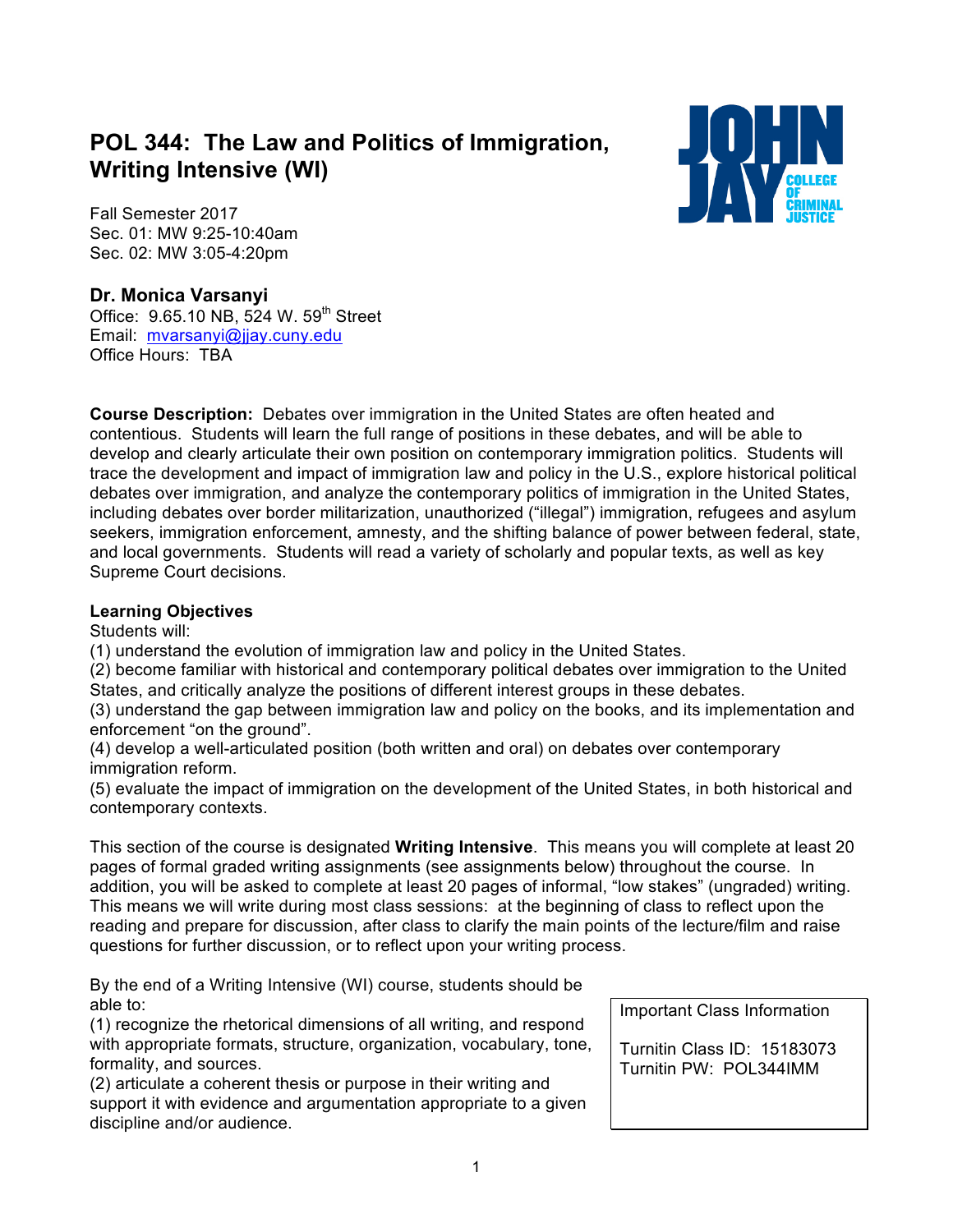(3) be able to assess their own writing processes, and the processes of other students, and devise appropriate revisions strategies.

(4) understand the purpose and the process of revision in all writing projects, regardless of the discipline.

(5) recognize the value of "writing to learn": to discover, discuss, and critique their own ideas, to use writing to understand discipline-specific terms and concepts, and to critically evaluate those terms and concepts.

**Required Texts:** There is one required text: David A. Gerber (2011) *American Immigration: A Very Short Introduction*. New York: Oxford University Press. All additional readings are available on the course's Blackboard site or online.

**Prerequisites:** ENG 101 and GOV 101 or POL 101, or permission of instructor.

#### **Course Requirements and Policies**

**Exams:** There will be a midterm exam and a final exam, including both objective and essay portions. No makeup midterms or finals will be offered, and no late exams will be accepted.

**Assignments:** There are three writing assignments required for the class. I will post the topics on Blackboard approximately two weeks before the papers are due, and provide you with the relevant grading rubric. Please post your papers on both Blackboard and Turnitin.com by the specified due date and time. Do not hand in a hard copy of your paper. Late papers will lose 2% per day late, up to a week, at which point you will receive a failing grade on the assignment.

**Class Attendance and Participation:** Regular class attendance and participation in class discussions are expected and required. I will take attendance every day at the beginning of class, and it is your responsibility to make sure your attendance has been noted.

**Exceptions, Excuses, and Make-Ups:** If you know in advance that you will not be able to turn in an assignment on time or take an exam due to a *documented* religious, medical, or other significant reason, you need to speak with me *before* the assignment is due to make alternative arrangements. Failure to do so may result in an inability to be excused.

**Blackboard and Turnitin.com:** Unless otherwise noted, all assignments should be turned in on Blackboard under "Content," *NOT the Digital Dropbox* AND on Turnitin.com. All announcements concerning the course that I make in class also will be posted on Blackboard. In addition, I will post copies of the syllabus, handouts, and assignments on Blackboard. You can reach Blackboard through the CUNY portal (http://portal.cuny.edu). The class ID for Turnitin.com is 15183073 and the password is POL344IMM. It is your responsibility to make sure that your assignments are uploaded to Blackboard and Turnitin.com on time, in a commonly-recognized file format (for example, .doc or .docx).

**John Jay Email:** Please make sure that I am able to communicate with you via your John Jay email address. In other words, you should regularly check your John Jay email address (or have it forwarded to your personal email account), and make sure that you maintain your account so that your inbox does not exceed capacity, etc.

**Citation:** In writing your papers and final exam, you are NOT expected to consult sources beyond those we have covered in class. I uphold broadly accepted standards of scholarship and citation. Even though you will be drawing upon class readings, your papers and final exam must be adequately cited, and your information must be properly credited to their sources. In this vein, please use APA citation style when writing your paper. You can find an APA style guide on the library's website. I am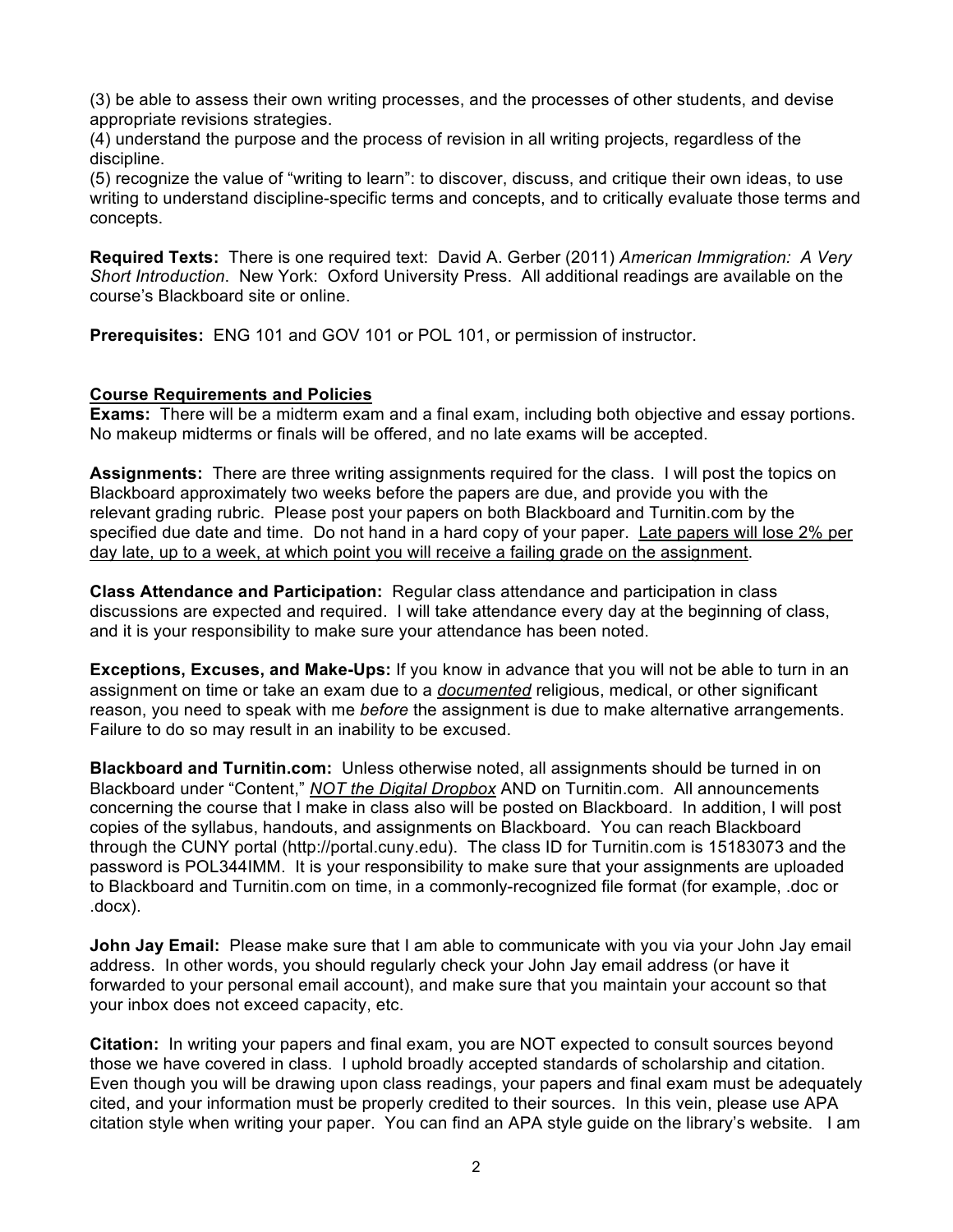quite happy to help you learn how to cite properly and/or provide resources on doing proper citation, so if you're unfamiliar with the process, or wish to fine tune your skills, just ask. I would much rather that you ask for help, then unintentionally plagiarize.

**Plagiarism**: And speaking of proper citation, I will not tolerate plagiarism in your written work. Seriously. Among other things, plagiarism includes copying text (phrases, sentences, paragraphs, etc.) and ideas directly from a source without citing them and/or claiming text and ideas as your own. It is imperative that you cite your sources properly. Whether intentional or unintentional, claiming another's work as your own is plagiarism. Intentional plagiarism will result in a failing grade and expulsion from the course. Plagiarism and cheating are violations of CUNY's policy on academic integrity. By registering in this course, you are promising to abide by all the requirements stated in this policy. Students in breach of this policy are liable to severe penalty, including disciplinary action. See the *Undergraduate Bulletin* for further explanation.

**Maintaining a Respectful Classroom Environment:** You and your fellow students will likely have strongly-held convictions about a number of the topics we will discuss in this class, and you may wish to express those convictions. Or maybe you will want to explore an idea with which you are uncomfortable, in a safe environment, without fear of being ridiculed. Or maybe the topics we discuss will feel very personal and vulnerable for you and your family. *To these ends, we must create a classroom environment which is respectful and supportive.* My aim is not that we all agree or have the same (well-informed) opinions on the topics we will discuss; rather, I'm assuming that we will NOT agree or hold the same opinions. This class is designed for you to figure out what YOU think, not necessarily to agree with your fellow classmates. As such, it is of utmost importance that you engage with your fellow classmates in a respectful manner and not belittle someone if s/he does not agree with you or holds a different opinion. After all, we get people to agree with our perspective not by ridiculing them, but by kindly engaging with their opinions, and then providing evidence which might help them shift their opinion. Let's make this classroom a space in which we practice this type of constructive and supportive discourse.

And finally, don't surf the internet, send email, or text message while in class. Please arrive to class on time and be prepared to participate. Feel free to eat, as long as you eat quietly and stay tidy.

**Students with Disabilities:** Qualified students with disabilities will be provided reasonable academic accommodations if determined eligible by the Office of Accessibility Services (OAS). Prior to granting disability accommodations in this course, the instructor must receive written verification of a student's eligibility from the OAS which is located at L66 in the new building (212-237-8031). It is the student's responsibility to initiate contact with the office and to follow the established procedures for having the accommodation notice sent to the instructor.

**Extra Work During the Semester:** Any extra credit coursework opportunities during the semester for a student to improve his or her grade must be made available to all students at the same time. Furthermore, there is no obligation on the part of any instructor to offer extra credit work in any course. The term "extra credit work" refers to optional work that may be assigned by the instructor to all students in addition to the required work for the course that all students must complete. It is distinguished from substitute assignments or substitute work that may be assigned by the instructor to individual students, such as make-up assignments to accommodate emergencies or to accommodate the special circumstances of individual students.

**Incomplete Grade Policy:** An Incomplete Grade may be given only to those students who would pass the course if they were to satisfactorily complete course requirements. It is within the discretion of the faculty member as to whether or not to give the grade of Incomplete. Please see the Undergraduate Bulletin for a complete statement of this policy.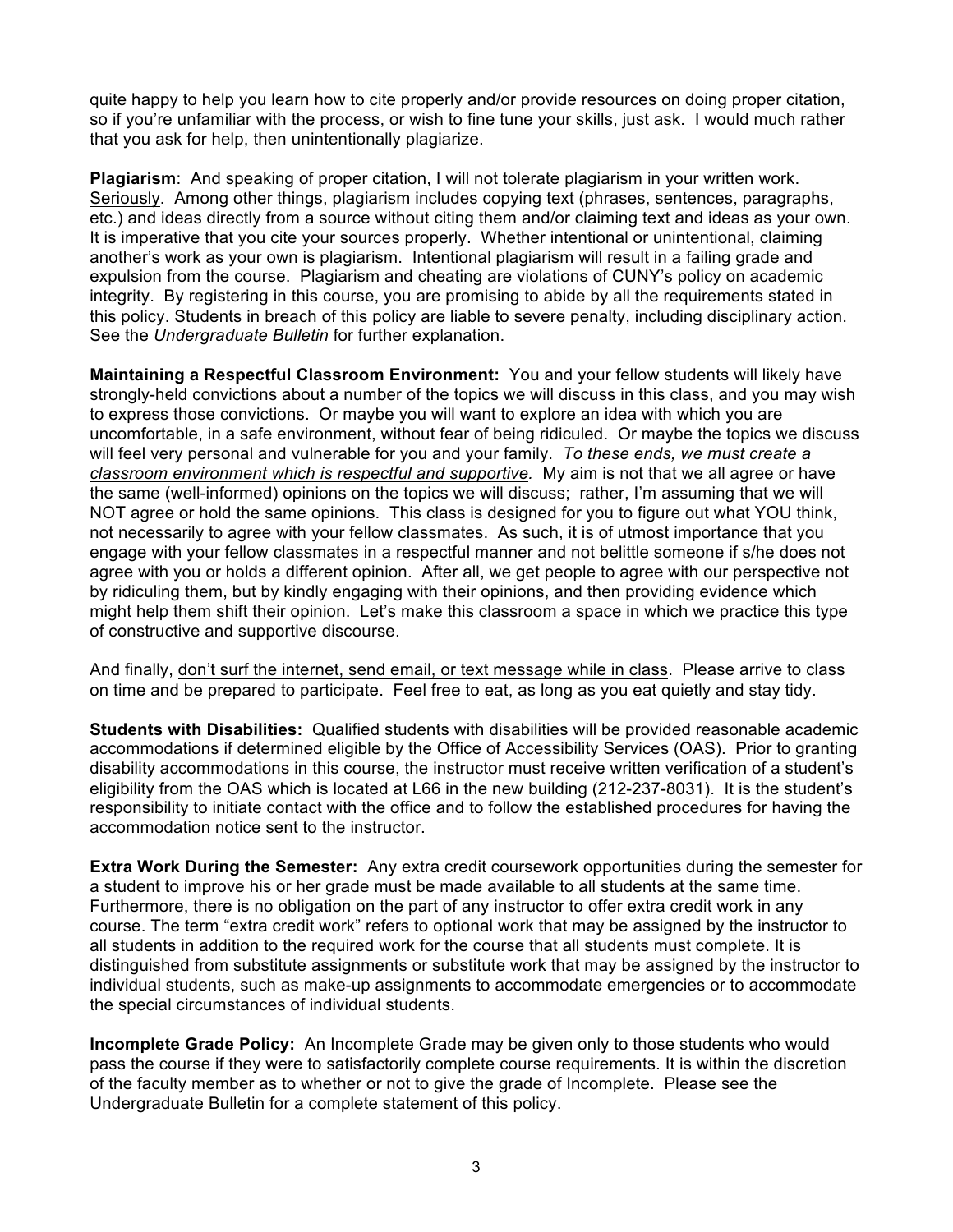#### **Assignments and Exams**

|                                                      | <b>Topic</b>                                                                      | <b>Due Date and Time</b>                                                        | <b>Percentage of Grade</b> |
|------------------------------------------------------|-----------------------------------------------------------------------------------|---------------------------------------------------------------------------------|----------------------------|
| Assignment<br>#1: Paper                              | "Who are 'We the People'?"<br>(approx. 4 pages)                                   | Weds, September 27<br>Due by midnight on<br>Blackboard and Turnitin.com         | 18%                        |
| Midterm<br>Exam                                      | Objective and Essay<br>portions                                                   | Weds, October 25 IN CLASS.                                                      | 18%                        |
| Assignment<br>#2: Paper                              | "Personal/Family<br>Immigration History" (approx.<br>$4-5$ pages)                 | Monday, November 20<br>Due by midnight on<br><b>Blackboard and Turnitin.com</b> | 18%                        |
| Assignment<br>#3:<br>Paper and<br>In-Class<br>Debate | In-class immigration debate:<br>Topic TBD. Position Paper.<br>(approx. 3-4 pages) | Weds, December 6 IN<br><b>CLASS</b>                                             | 18%                        |
| <b>Final Exam</b>                                    | Take home exam (approx. 5<br>pages)                                               | Due at the date and time of<br>scheduled final exam (TBA)                       | 18%                        |
| Attendance<br>and<br>Participation                   |                                                                                   |                                                                                 | 10%                        |

*Post all assignments to Blackboard and Turnitin.com by the time specified.*

### **Grade Scale**

98-100: A+ 93-97.9: A 90-92.9: A-87-89.9: B+ 83-86.9: B 80-82.9: B-77-79.9: C+ 73-76.9: C 70-72.9: C-67-69.9: D+ 63-66.9: D 60-62.9: D-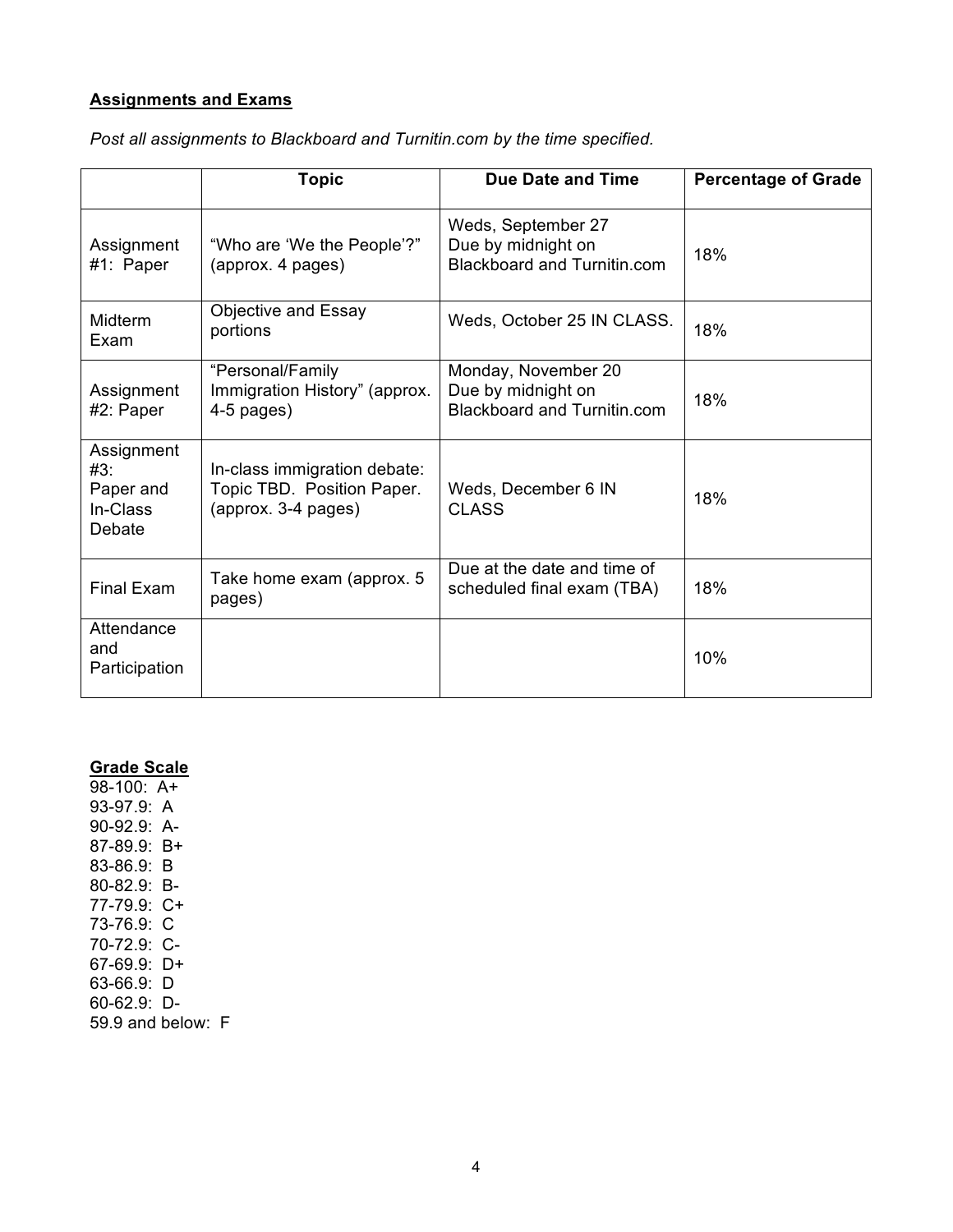### **Course Outline and Readings**

### **Part 1: Understanding Migration and Membership: Who are "We the People"?**

| Mon<br>8/28 | Introduction to<br>the Course          | American Immigration: A Very Short Introduction, "Introduction: Mass<br>immigration, past and present," pp. 1-13.<br>FILM: 9500 Liberty (2009) or Crossing Arizona (2005)                                                                                                                                                          |
|-------------|----------------------------------------|------------------------------------------------------------------------------------------------------------------------------------------------------------------------------------------------------------------------------------------------------------------------------------------------------------------------------------|
| Wed<br>8/30 | Migration<br><b>Foundations</b>        | Michael Walzer. 2004. "What does it mean to be an 'American'?" Social<br>Research 71(3): 633-654.<br><b>Assignment #1 distributed today</b>                                                                                                                                                                                        |
| Mon<br>9/4  |                                        | <b>NO CLASS TODAY</b>                                                                                                                                                                                                                                                                                                              |
| Wed<br>9/6  | Migration and<br>the State 1           | Samuel Huntington. 2004. "One nation, out of many," The American<br>Enterprise, pp. 20-25.                                                                                                                                                                                                                                         |
| Mon<br>9/11 | Migration and<br>the State 2           | Michael Walzer. 1983. "Membership," Spheres of Justice: A Defense of<br>Pluralism and Equality (New York: Basic Books), pp. 31-63.                                                                                                                                                                                                 |
| Wed<br>9/13 | Assimilation<br>and<br>Incorporation 1 | Joseph Carens. 1987. "Aliens and citizens: The case for open borders,"<br>Review of Politics 49(2): 251-73.                                                                                                                                                                                                                        |
| Mon<br>9/18 | Assimilation<br>and<br>Incorporation 2 | In-class activity today. No required reading, but bring Carens, Walzer, and<br>Huntington to class with you, as we will be discussing these readings in<br>class.                                                                                                                                                                  |
| Wed<br>9/20 |                                        | <b>NO CLASS TODAY</b>                                                                                                                                                                                                                                                                                                              |
| Mon<br>9/25 | Migration<br>Politics and<br>Policy    | Immigration Politics Op-Eds (available on Blackboard):<br>Philippe Legrain (June 28, 2010) "Let them in," Forbes.com<br>$\bullet$<br>Patrick Buchanan (August 18, 2015) "Immigration-Issue of the<br>$\bullet$<br>Century," Buchanan.org<br>Paul Krugman (November 20, 2014) "Suffer Little Children,"<br>$\bullet$<br>NYTimes.com |

### **Part 2: Setting the Stage: History and Context of Immigration to the US**

| Wed<br>9/27 | Early History<br>through 1880s | American Immigration: A Very Short Introduction, "Part I Introduction: The<br>law of immigration and the legal construction of citizenship" and "Ch. 1:<br>Unregulated immigration and its opponents from Colonial America to the<br>mid-nineteenth century," pp. 15-24. |
|-------------|--------------------------------|--------------------------------------------------------------------------------------------------------------------------------------------------------------------------------------------------------------------------------------------------------------------------|
|             |                                | ASSIGNMENT #1 DUE TONIGHT BY MIDNIGHT. Post to both<br><b>Blackboard and Turnitin.com.</b>                                                                                                                                                                               |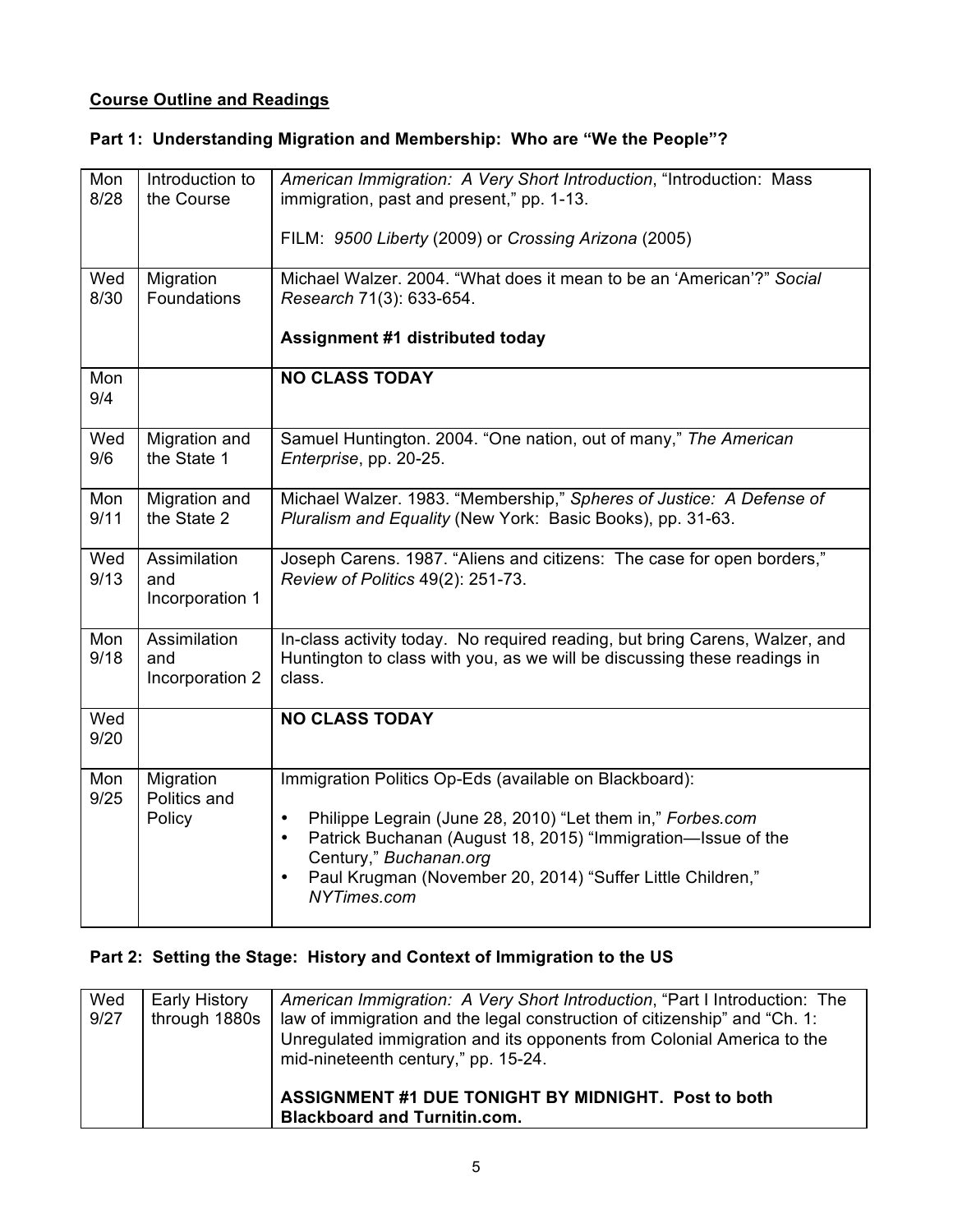| Mon<br>10/2  | 1890s through<br>1920s 1            | American Immigration: A Very Short Introduction, "Part II Introduction:<br>Emigration and immigration from the international migrants' perspectives"<br>and "Ch. 4: Mass population movements and resettlement, 1820-1924," pp.<br>65-85.<br>FILM: New York: A Documentary Film, part 4.<br>Assignment #2 distributed today |
|--------------|-------------------------------------|-----------------------------------------------------------------------------------------------------------------------------------------------------------------------------------------------------------------------------------------------------------------------------------------------------------------------------|
| Wed<br>10/4  | 1890s through<br>1920s 2            | American Immigration: A Very Short Introduction, "Ch. 2: Regulation and<br>exclusion" pp. 25-44.<br>Midterm Review Sheet distributed in class today.                                                                                                                                                                        |
| Mon<br>10/9  |                                     | <b>NO CLASS TODAY</b>                                                                                                                                                                                                                                                                                                       |
| Wed<br>10/11 | WWII, Cold<br>War,<br>Refugees      | American Immigration: A Very Short Introduction, "Ch. 3: Removing barriers<br>and debating consequences in the mid-twentieth century," pp. 45-63.                                                                                                                                                                           |
| Mon<br>10/16 |                                     | American Immigration: A Very Short Introduction, "Ch. 5: Mass population<br>movements and resettlement, 1965 to the present," pp. 86-100.<br>FILM: Well-Founded Fear                                                                                                                                                        |
| Wed<br>10/18 | 1965 through<br>1990                | American Immigration: A Very Short Introduction, "Part III Introduction: The<br>dialogue of ethnicity and assimilation," "Ch. 6: The widening mainstream,"<br>and "Ch. 7: The future of assimilation," pp. 101-133.                                                                                                         |
| Mon<br>10/23 | Mexican<br>migration to<br>the U.S. | Nicholas De Genova. 2004. "The legal production of Mexican/migrant<br>'illegality'," Latino Studies 2: 160-185.                                                                                                                                                                                                             |
| Wed<br>10/25 | <b>Midterm</b>                      | <b>IN CLASS</b>                                                                                                                                                                                                                                                                                                             |

## **Part 3: Contemporary Immigration Politics: Issues, Debates, Challenges, Solutions**

| Mon<br>10/30 | Immigration<br>post-1996 1                   | Newton, Lina. 2008. "Immigrants versus Taxpayers: The 1996 Illegal<br>Immigration Reform and Immigrant Responsibility Act." Illegal, Alien, or<br>Immigrant: The Politics of Immigration Reform. New York: NYU Press.<br>FILM: Lost in Detention (2011) |
|--------------|----------------------------------------------|---------------------------------------------------------------------------------------------------------------------------------------------------------------------------------------------------------------------------------------------------------|
| Wed<br>11/1  | Immigration<br>post-1996 2:<br>Crimmigration | Karen Manges Douglas and Rogelio Sáenz. 2013. "The criminalization of<br>immigrants and the immigration-industrial complex," Daedalus 142(3): 199-<br>227.                                                                                              |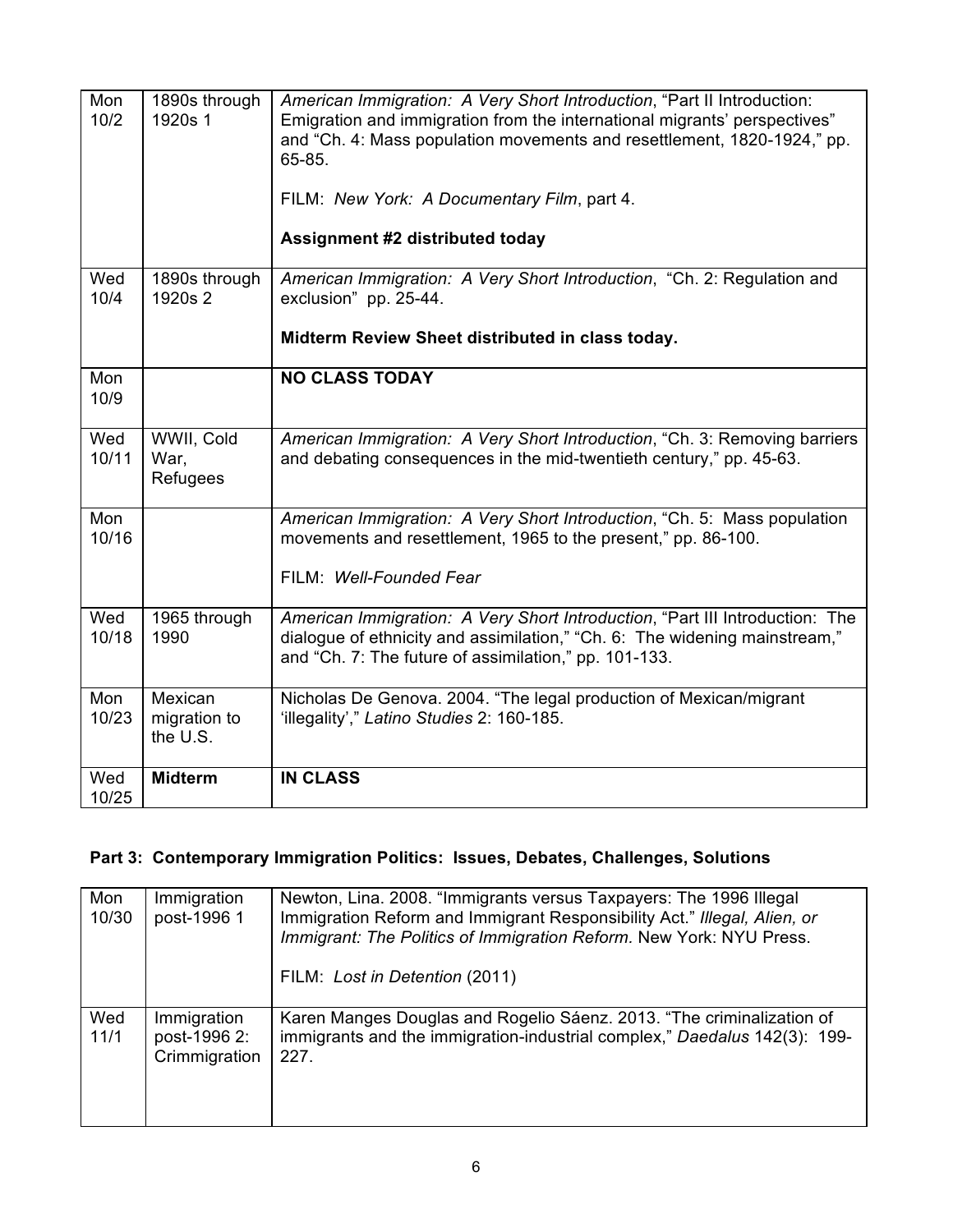| Mon<br>11/6  | Immigration<br>post-1996 3:<br>Refugees and<br>Asylum<br><b>Seekers</b> | Muzaffar Chishti and Claire Bergeron. 8 Sept 2011. "Post-9/11 policies<br>dramatically alter the U.S. immigration landscape," Migration Policy Institute.<br>Available online: http://www.migrationpolicy.org/article/post-911-policies-<br>dramatically-alter-us-immigration-landscape.                                                                                                                                                                                                                                                                                                                                                                                                                                                                                                                                       |
|--------------|-------------------------------------------------------------------------|--------------------------------------------------------------------------------------------------------------------------------------------------------------------------------------------------------------------------------------------------------------------------------------------------------------------------------------------------------------------------------------------------------------------------------------------------------------------------------------------------------------------------------------------------------------------------------------------------------------------------------------------------------------------------------------------------------------------------------------------------------------------------------------------------------------------------------|
| Wed<br>11/8  | Economics of<br>Immigration 1:<br><b>Labor Market</b>                   | Roger Lowenstein. 9 July 2006. "The Immigration Equation" New York<br>Times Magazine. Available at:<br>http://www.nytimes.com/2006/07/09/magazine/09IMM.html.<br>George J. Borjas. Nov 1996. "New economics of immigration: Affluent<br>Americans gain, poor Americans lose." The Atlantic Monthly. Available at:<br>https://www.theatlantic.com/magazine/archive/1996/11/the-new-economics-<br>of-immigration/376705/<br>Daniel Altman. 3 June 2007. "Shattering stereotypes about immigrant<br>workers," New York Times. Available online:<br>http://www.nytimes.com/2007/06/03/business/yourmoney/03view.html<br>Noah Smith. 18 Dec 2015. "An immigrant won't steal your raise,"<br>Bloomberg.com. Available at:<br>https://www.bloomberg.com/view/articles/2015-12-18/an-immigrant-isn-t-<br>going-to-steal-your-pay-raise |
| Mon<br>11/13 | Economics of<br>Immigration 2:<br>Costs and<br><b>Benefits</b>          | Andrew Soergel. 23 Sept 2016. "The economic costs of migration," U.S.<br>News and World Report. Available at:<br>https://www.usnews.com/news/articles/2016-09-23/study-examines-<br>immigrations-economic-costs<br>Julia Preston. 21 Sept 2016. "Immigrants aren't taking Americans' jobs, new<br>study finds," New York Times. Available at:<br>https://www.nytimes.com/2016/09/22/us/immigrants-arent-taking-americans-<br>jobs-new-study-finds.html? r=0<br>Stephen Dinan. 21 Sept 2016. "Mass immigration costs government \$296<br>billion a year, depresses wages," Washington Times. Available at:<br>http://www.washingtontimes.com/news/2016/sep/21/mass-immigration-<br>costs-govt-296-billion-year-natio/                                                                                                           |
| Wed<br>11/15 | Economics of<br>Immigration 3:<br>Costs and<br><b>Benefits</b>          | "Room for Debate: The economics of immigration," April 16, 2013.<br>Available online: https://www.nytimes.com/roomfordebate/2013/04/16/the-<br>economics-of-immigration                                                                                                                                                                                                                                                                                                                                                                                                                                                                                                                                                                                                                                                        |
| Mon<br>11/20 | Federal<br>Immigration<br>Reform 1:<br>Congress and<br>Reform           | "How U.S. immigration policy got to be such a mess: Nine scholars weigh in<br>on the legacy of the 1965 Immigration Act," Zócalo Public Square. Online<br>at: http://www.zocalopublicsquare.org/focus/2015/09/29/how-us-<br>immigration-policy-got-to-be-such-a-mess/.<br><b>ASSIGNMENT #2 DUE TONIGHT BY MIDNIGHT</b><br>Assignment #3 distributed today                                                                                                                                                                                                                                                                                                                                                                                                                                                                      |